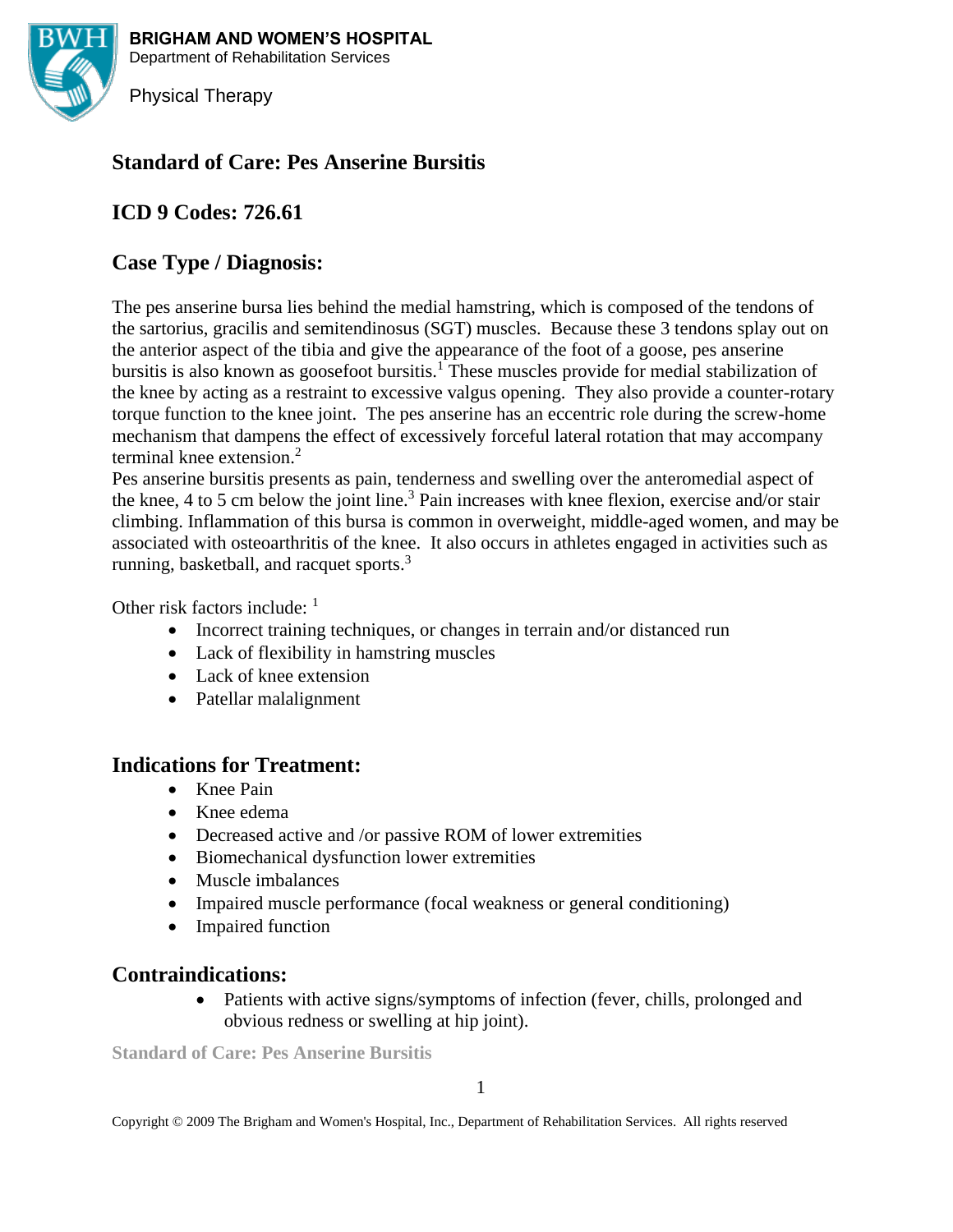# **Precautions for Treatment:**

- OA-presence of osteophytes must be taken into account when establishing goals and treatment plan
- RA-patient may be at greater risk of infection; cyst formation may appear on radiograph, and the cyst may communicate with bursa
- DM-increased risk of infection
- Refer to modality practice standards for other contraindications and precautions

# **Examination:**

## **Medical History**:

- Previous repetitive strain/overuse injuries involving lower extremities
- Trauma to lower extremities
- Systemic disease process (eg. RA, DM, connective tissue disorders)
- Osteoarthritis

## **History of Present Illness**:

- Location of pain and pain level
- Inciting events or precipitating activities
- Signs/symptoms of infection
- Symptom modifiers (medications, rest, ice)
- Functional limitations

## **Social History**:

- Nature of work-especially noting if patient is at risk due to faulty lower extremity biomechanics or postural strain (prolonged standing)
- Recreational activities-type, frequency/duration, terrain, footwear
- Home environment-stairs, ADL's
- Support system-motivation, ability to follow up with recommendations and physical therapy plan of care

## **Medications:**

• NSAIDS, injection of corticosteroid into bursa

## **Test Results:**

• Review results of any recent lower extremity imaging (radiographs, CT scan, MRI). Prevalence of 2.5% on MRI in symptomatic adults.<sup>4</sup>

**Standard of Care: Pes Anserine Bursitis**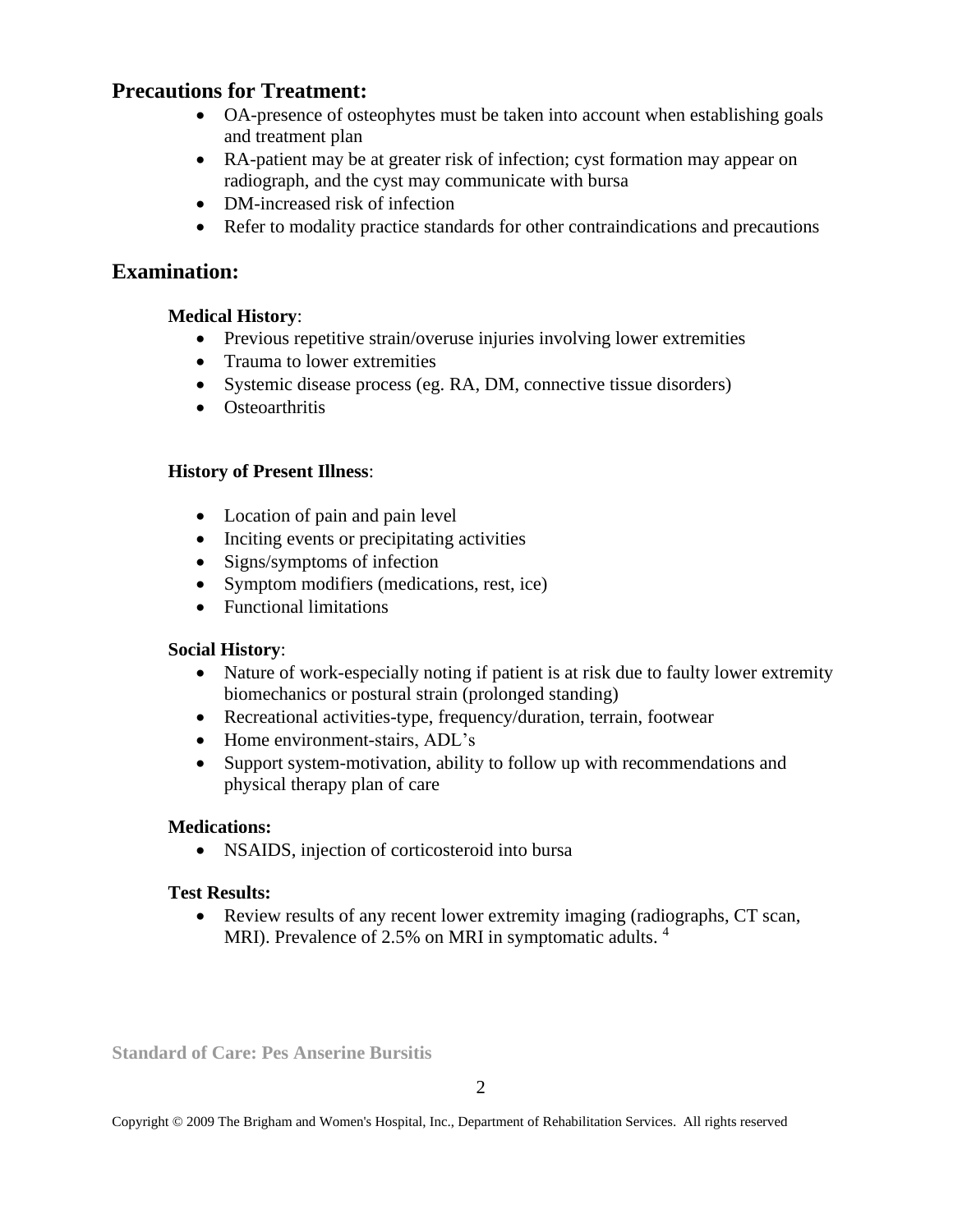#### **Examination**:

This section is intended to capture the most commonly used assessment tools for this case type/diagnosis. It is not intended to be either inclusive or exclusive of assessment tools.

**Pain:** typical presentation is pain localized to the anteromedial aspect of the knee, 4 to 5 cm below the joint line, often exacerbated by knee flexion.  $3$ 

**Palpation:** tenderness over the affected bursa, with swelling, erythema and warmth

**ROM:** active and passive ROM of hip, knee and ankle joints, joint play, patellar mobility and tracking

**Strength:** lower extremity manual muscle testing (if condition is chronic, the affected limb may show disuse atrophy and weakness)

**Sensation:** light touch

**Posture/alignment:** hip posture: IR/ER of hip; knee posture: varus/valgus, hyperextension, flexion contracture; foot posture: pes planus/cavus, hallux valgus; note if any weight-bearing avoidance or intolerance on affected extremity

**Special Tests:** thomas test, hamstring flexibility, leg length measurement, McMurray's, ligamentous stability tests, Faber and Scour tests

**Functional Outcomes:** Lower Extremity Scale (LEFS)

#### **Differential Diagnosis**3,4**:**

- Stress fracture
- Degenerative joint disease
- Meniscal injury
- Collateral ligament injury
- Atypical medial meniscal cysts
- Juxtarticular bone cysts
- Semimembranosus bursitis
- Tibial collateral ligament bursitis
- Saphenous nerve entrapment  $5$

**Gait:** Analysis gait during stance and swing phases of cycle

- Stride length
- Dynamic standing balance
- Stair climbing
- Assistive devices
- Footwear

**Standard of Care: Pes Anserine Bursitis**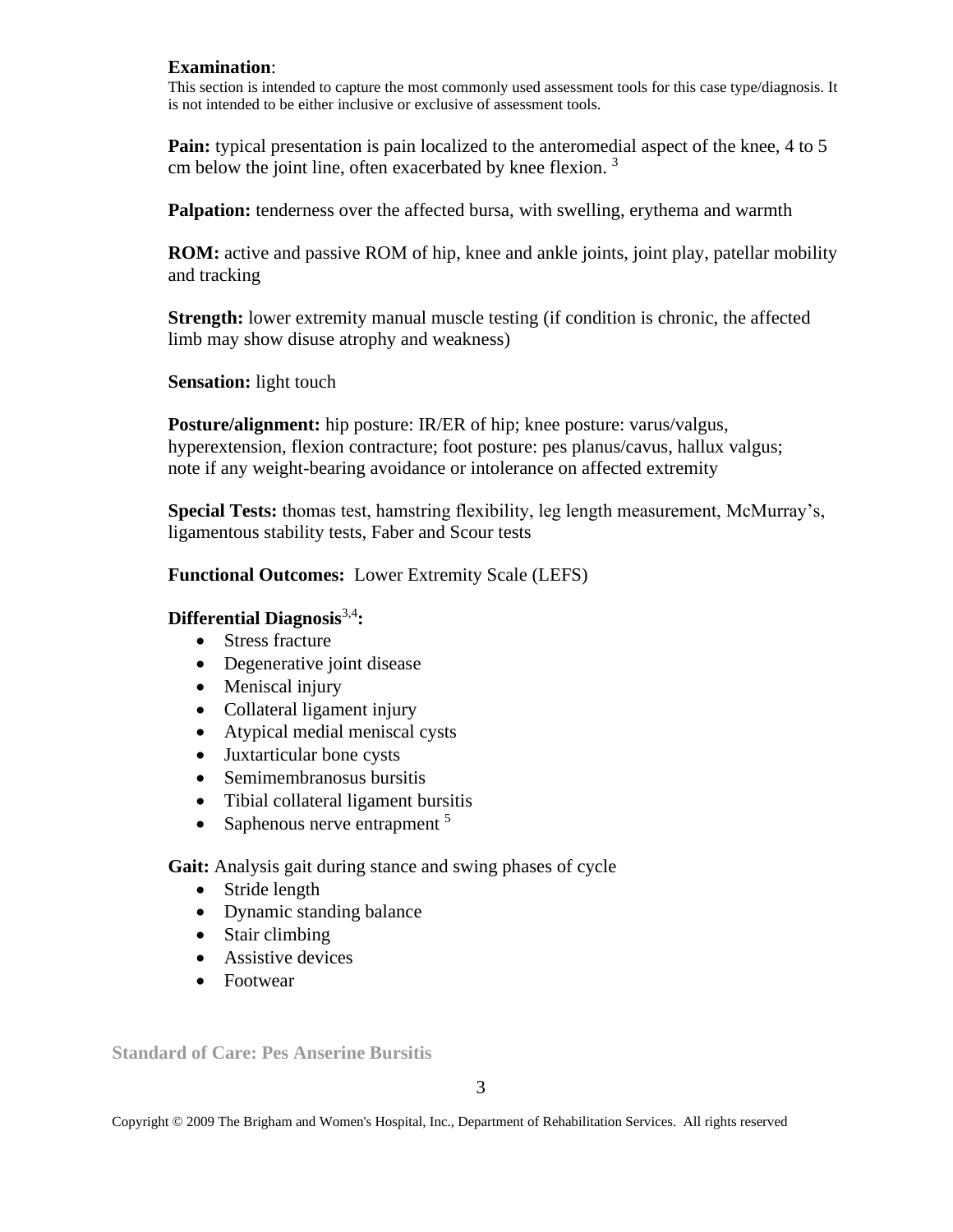### **Assessment:**

#### **Problem List**:

likely to include but not limited to:

- Pain
- Decreased ROM
- Decreased muscle strength
- Gait deviations
- Decreased function
- Postural dysfunction/impaired lower extremity biomechanics
- Knowledge deficit: condition, self-management, home program, prevention

**Prognosis**: Good to excellent with compliance to prescribed medical and rehabilitation management

#### **Goals**:

- 1) Decreased pain
- 2) Increased ROM
- 3) Increased muscle strength
- 4) Improved gait quality and efficiency
- 5) Maximize return to pre-injury activities
- 6) Improved lower extremity biomechanics
- 7) Independent self-management of symptoms; independence with home exercise program; independence with prevention of re-injury/re-occurrence

# **Treatment Planning / Interventions**

| <b>Established Pathway</b>  | Yes, see attached. | X No |
|-----------------------------|--------------------|------|
| <b>Established Protocol</b> | Yes, see attached. | X No |

**Standard of Care: Pes Anserine Bursitis**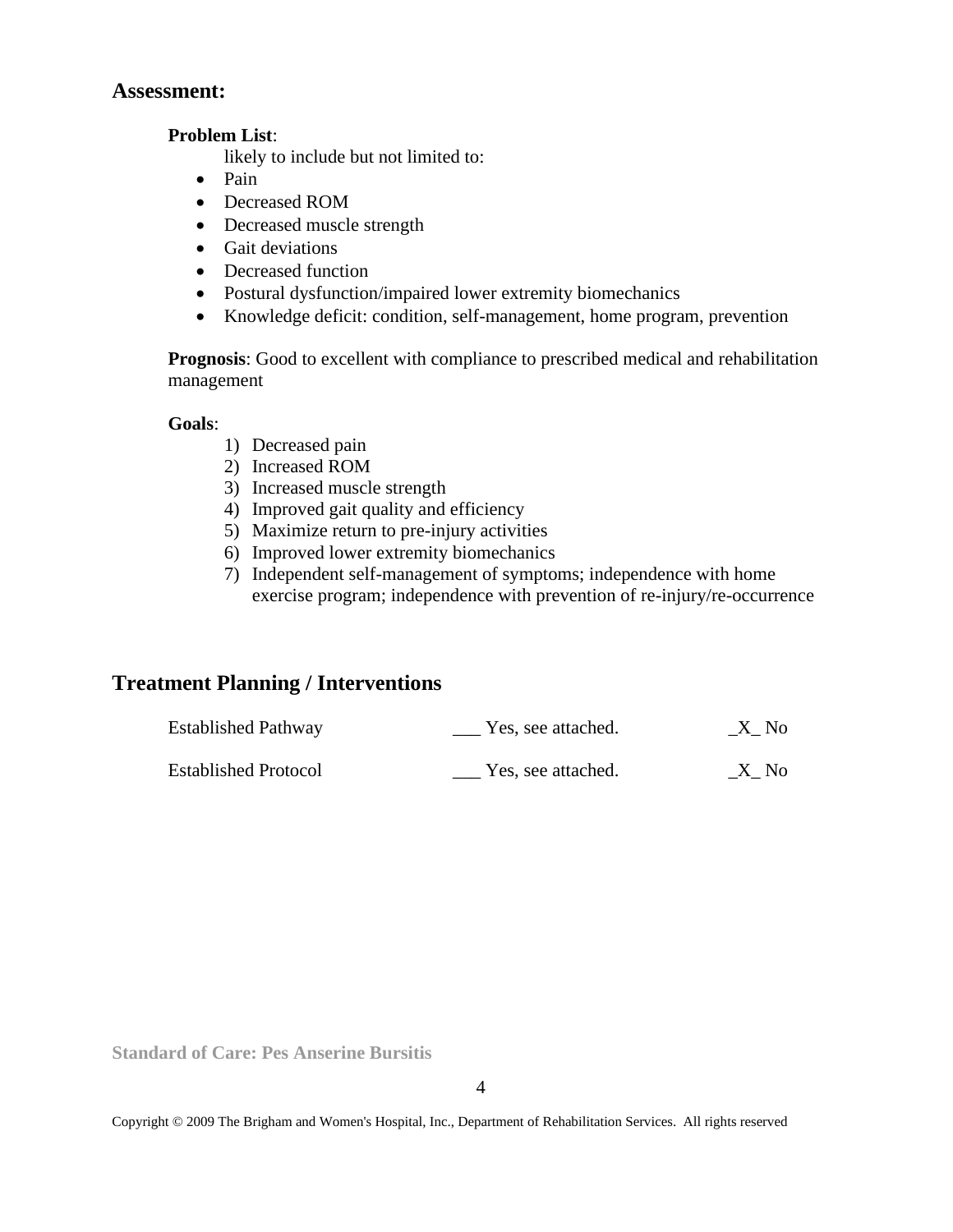#### **Interventions most commonly used for this case type/diagnosis.**

This section is intended to capture the most commonly used interventions for this case type/diagnosis. It is not intended to be either inclusive or exclusive of appropriate interventions.

- 1. NSAIDs
- 2. Corticosteriod injection
- 3. Therapeutic exercises to increase lower extremity muscle strength and flexibility, to decrease friction on the bursa and improve joint mechanics
- 4. Modalities such as ice, ultrasound and high-voltage electrical stimulation to decrease inflammation and pain
- 5. Gait training for efficient and effective pattern (consider DME as appropriate)
- 6. Orthotic consultation
- 7. Instruction in home exercise program

#### **Frequency & Duration:** 1-2x/week for 4-6 weeks

#### **Patient / family education:**

- 1. Home exercise program
- 2. Sports specific training
- 3. Pain and edema management

#### **Recommendations and referrals to other providers**:

- 1. Orthopedist
- 2. Orthotist
- 3. Rheumatologist
- 4. Physiatrist
- 5. PCP

## **Re-evaluation**

Standard Time Frame- every 30 days and/or prior to visit with physician

Other Possible Triggers for re-evaluation are:

- 1. Significant change in the signs and symptoms, fall or acute trauma
- 2. Failure to progress per established short-term goals
- 3. Complications or worsening of associated conditions

**Standard of Care: Pes Anserine Bursitis**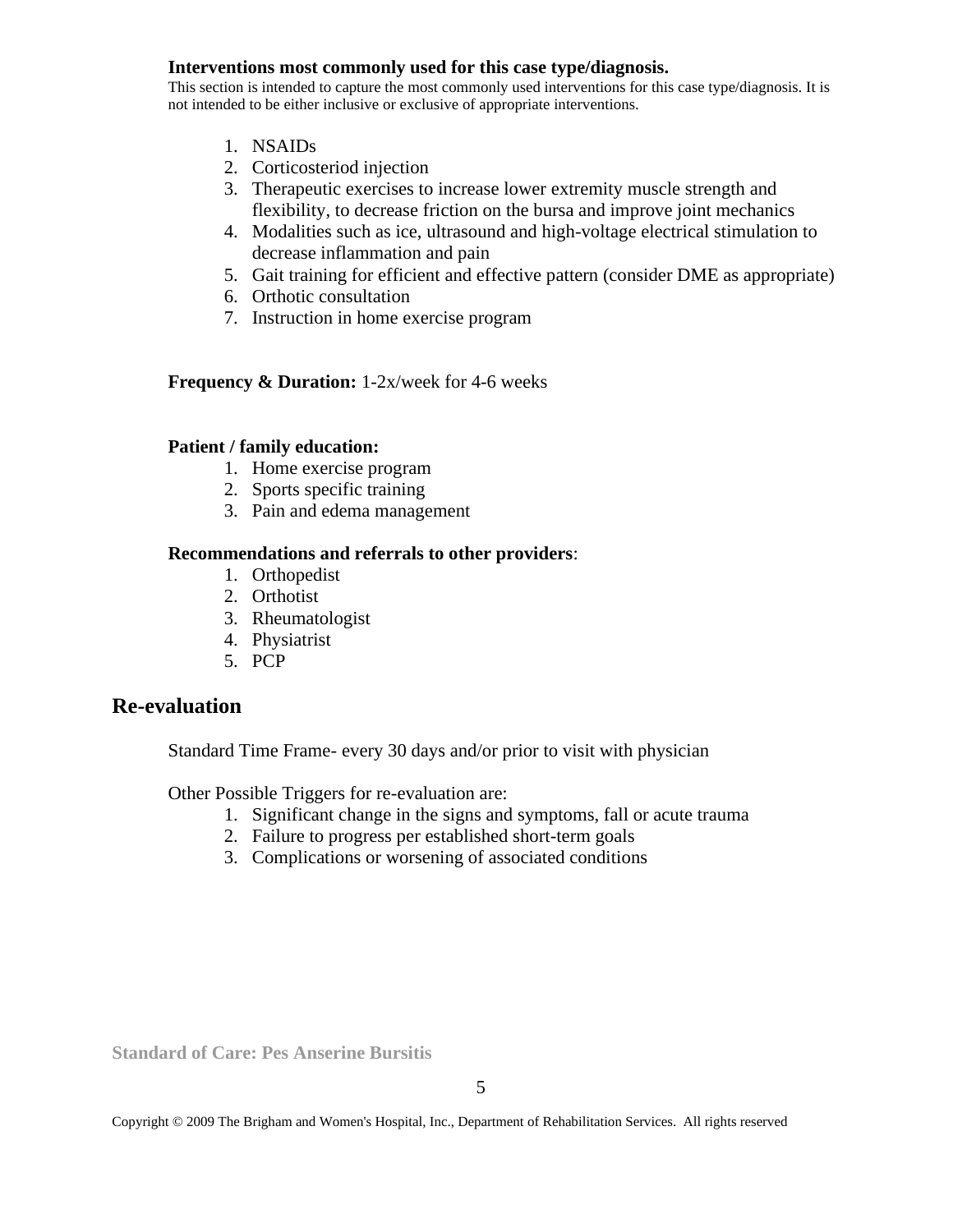# **Discharge Planning**

#### **Commonly expected outcomes at discharge**:

- 1. Resolution of pain
- 2. Increased AROM and strength
- 3. Increased lower extremity muscle flexibility
- 4. Return to pre-injury function and sports activities

Patient's discharge instructions:

- 1. Progressed home exercise program
- 2. Sports specific training
- 3. Injury prevention

**Author: Reviewed by: Marie-Josee Paris, PT, 2/06 Sharon Alzner, PT** 

**Reviewed: Marie-Josee McKenzie, PT, 05/09**  **Ethan Jerome, PT Joan Casby, PT**

**Standard of Care: Pes Anserine Bursitis**